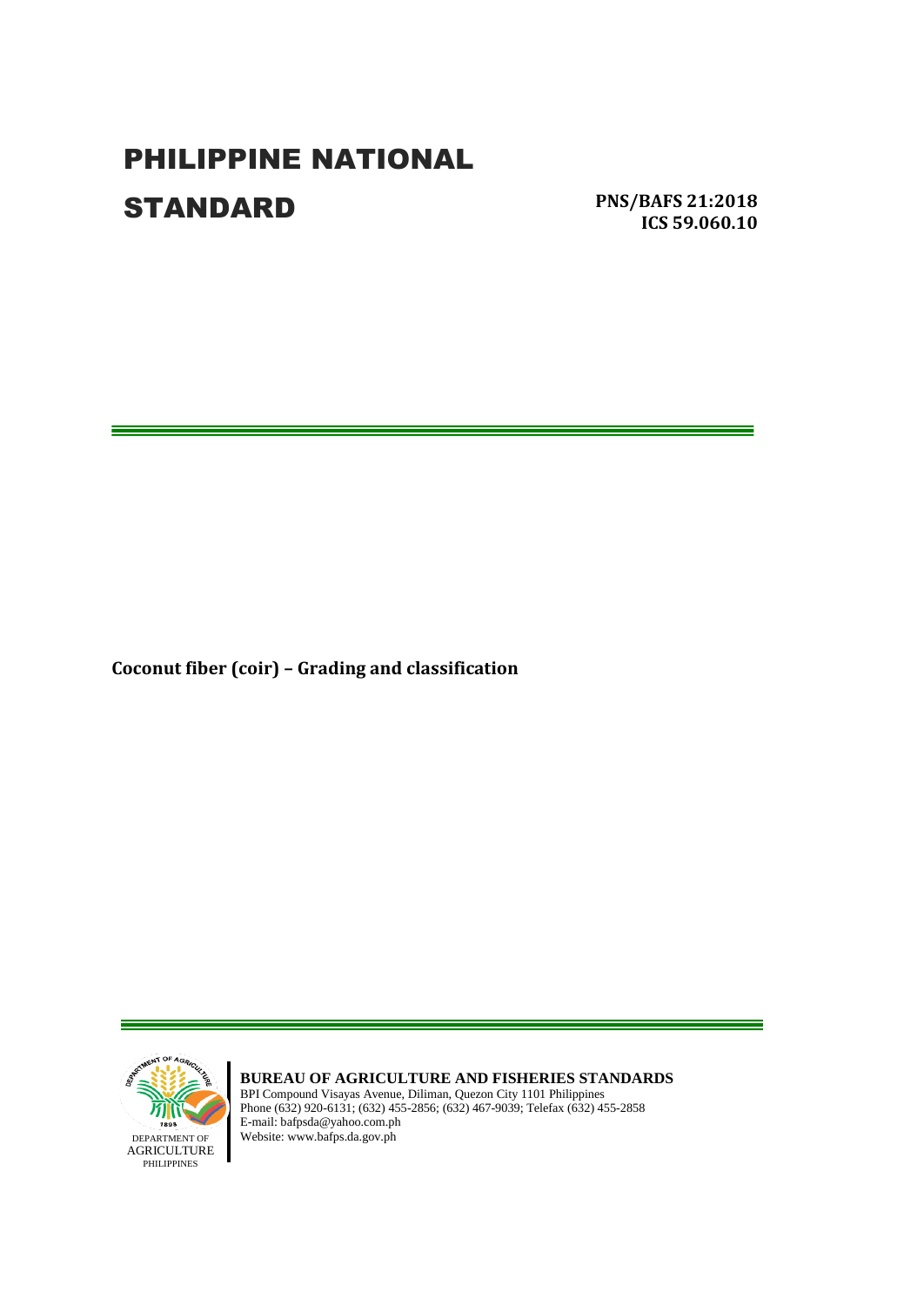Coconut fiber (coir) – Grading and classification

#### **Foreword**

The revision of the Philippine National Standard (PNS) on the Grading and classification of Coconut coir (PNS/BAFPS 21:2008) was undertaken in response to the Philippine Coconut Authority's (PCA) goal to help the thriving coir industry. The PNS/BAFPS 21:2008 was modified to primarily include the specifications based on current industry trends and acceptable practices which would enable Philippine coir and its by-products attain better quality and become globally competitive.

The Bureau of Agriculture and Fisheries Standards (BAFS), in collaboration with the PCA led the revision of the PNS/BAFPS 21:2008. A Technical Working Group (TWG) was created through Special Order No. 638 and 851 Series of 2017 wherein representatives from the Philippine Fiber Industry Development Authority (PhilFIDA), PCA - Zamboanga Research Center (PCA-ZRC), Department of Trade and Industry (DTI) and private stakeholders served as experts who undertook the revision of the PNS for the grading and classification of coir.

Majority of the revisions made were on the sections for the minimum requirements, grading, sampling, tolerances, baling and labelling.

This document was drafted in accordance with the editorial rules of the BPS Directives, Part 3.

This Standard cancels and repeals PNS/BAFPS 21:2008.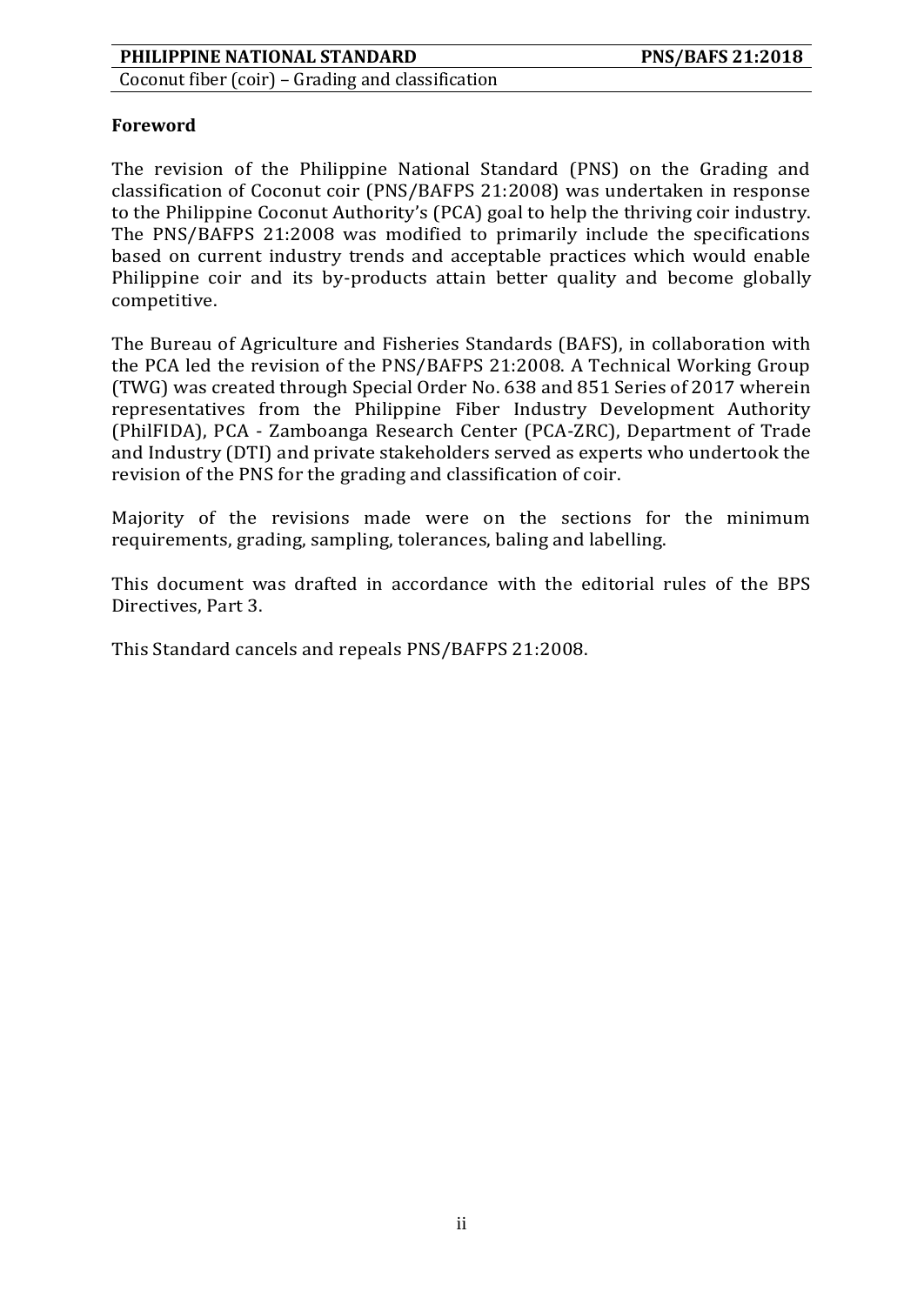Coconut fiber (coir) – Grading and classification

# **1 Scope**

This standard specifies requirements and establishes a system of grading and classifying coir produced from the husks of coconut (Cocos nucifera L.), to be used for the production of coconut bioengineering materials (i.e. coconets and cocologs), intended for domestic use and international trade.

# **2 Normative references**

The following documents, in whole or in part, are normatively referenced in this standard and are indispensable for its application. For dated references, only the edition cited applies. For undated references, the latest edition of the referenced document including any amendments applies.

Fiber Industry Development Authority. (1999). Chapter 3: Baling, tagging, marking and inspection of fibers (Revised Administrative Order No.1).

PNS/BAFPS 21:2008*, Coconut coir – Grading and classification*

# **3 Terms and definitions**

For the purposes of this document, the following terms and definitions apply.

# **3.1**

## **bale**

compressed bundle of coir using suitable binding material

# **3.2**

# **baling**

manner of packing coir by compressing into bundles for handling and transport

# **3.3**

**coir**

natural fiber extracted from the coconut husk

# **3.4**

# **decorticated coir**

fiber derived from the process of decorticating husks of mature coconut fruit

# **3.5**

# **decorticating**

mechanical process of extracting coir from coconut husks through beating using a decorticator

# **3.6**

# **defibered coir**

fiber derived from the process of defibering coconut husks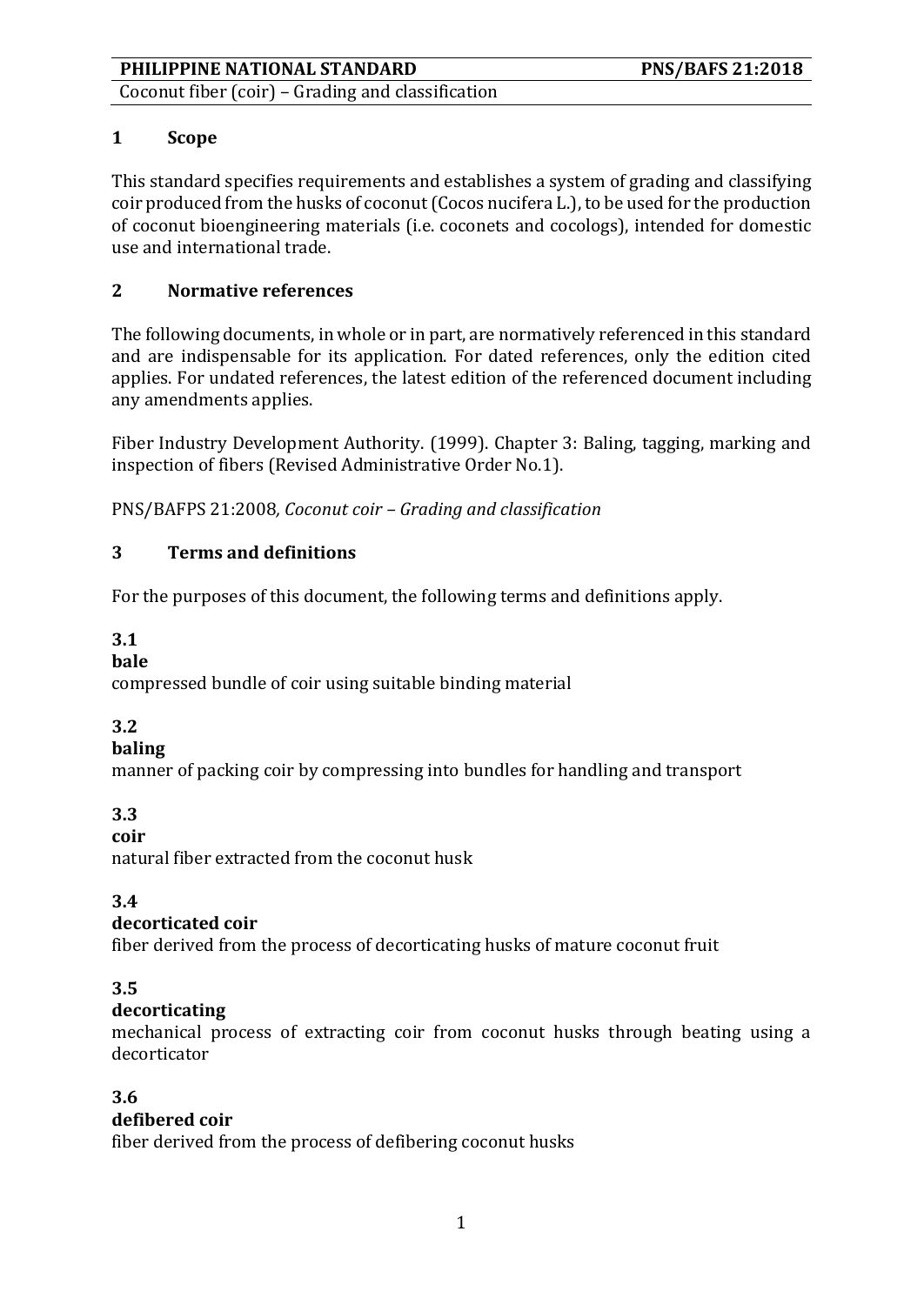Coconut fiber (coir) – Grading and classification

## **3.7**

## **defibering**

mechanical process of extracting coir from coconut husks through combing using defibering machine

## **3.8**

#### **coco dust/coco peat**

fine spongy by-product derived in the process of decorticating or defibering the husk

#### **3.9**

#### **foreign matter**

any material other than coconut husk, includes but not limited to stones, plastics and metals

## **3.10**

## **Grading and Baling Establishment (GBE)-processor**

firm engaged in buying, grading/baling and selling commercial coir for domestic and/or foreign consumption fully equipped with the required equipment, facilities and manpower and at the same time processing/manufacturing coir or semi-finished coirbased products into finished products including converters of semi-finished or finished coir-based products into another form

#### **3.11**

#### **grade**

designation of coir quality according to the established government standard expressed in alphanumeric codes

## **3.12**

#### **impurity**

anything other than coir, including pulp, husk pieces and coco dust/coco peat

#### **4 Minimum requirements**

In all grades subject to the special provisions for each grade and the tolerances allowed, coir shall meet the following requirements:

- **4.1** The coir must be extracted from the husk of a mature coconut.
- **4.2** The coir must be with at most 18% moisture content (MC).
- **4.3** The fiber length must be within the range of 10 cm to 35 cm.

## **5 Grading**

Coir shall be classified into five (5) grades according to its length, dust and total impurities.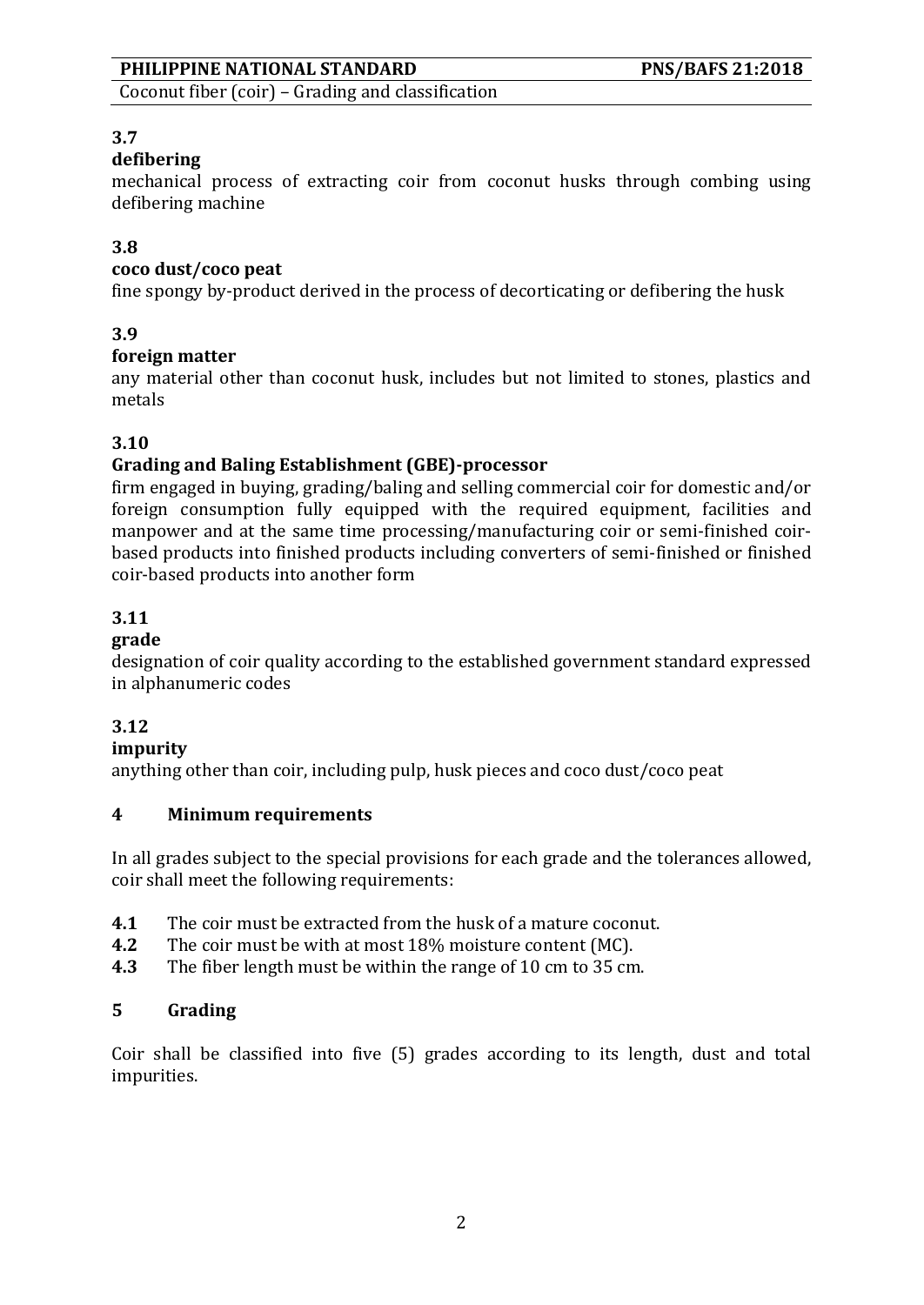Coconut fiber (coir) – Grading and classification

| Grades | <b>Name</b>       | Length      | <b>Dust</b> | <b>Total Impurities</b> |
|--------|-------------------|-------------|-------------|-------------------------|
|        |                   | cm          | % (weight)  | % (weight)              |
| $CH-1$ | Defibered coir    | >12         | $\leq 1$    | < 2                     |
| $CH-2$ | Defibered coir    | >12         | < 2         | < 4                     |
| $CH-3$ | Decorticated coir | $70\% > 12$ | $<$ 3       | < 6                     |
|        |                   | $30\% < 12$ |             |                         |
| $CH-4$ | Decorticated coir | $60\% > 12$ | $<$ 3       | < 6                     |
|        |                   | $40\% < 12$ |             |                         |
| $CH-5$ | Decorticated coir | $40\% > 12$ | > 3         | > 6                     |
|        | waste             | $60\% < 12$ |             |                         |

# **Table 1 – Grading of coir**

#### **6 Tolerances**

In all grades, 5% tolerance level for moisture content, length, dust and total impurities shall be allowed.

## **7 Sampling**

Sampling method to be used for ascertaining conformance to the requirements of the PNS by the competent government authority.

## **8 Baling**

Coir should be baled with a net weight within the range of 50 kg to 200 kg net.

#### **9 Labelling**

**9. 1** Each bale shall bear a cloth tag not less than 58 cm long and 10 cm wide, one (1) end of which shall be securely tied to the coir inside the bale and the other end shall project out of the bale about 15 cm long. The following data in their order shall be stamped one (1) below the other on the cloth tag placed inside the bale:

- a. The words, "PRODUCT OF THE PHILIPPINES";
- b. Full or abbreviated name of Grading and Baling Establishment (GBE)-processing plant;
- c. Full or abbreviated name of the province of origin;
- d. Date of pressing;
- e. Initial of the station, establishment mark and the alphanumeric designation of the grad e; and
- f. The Identification Control Number (ICN) should be stamped on the reverse side of the cloth tag projecting out of the bale.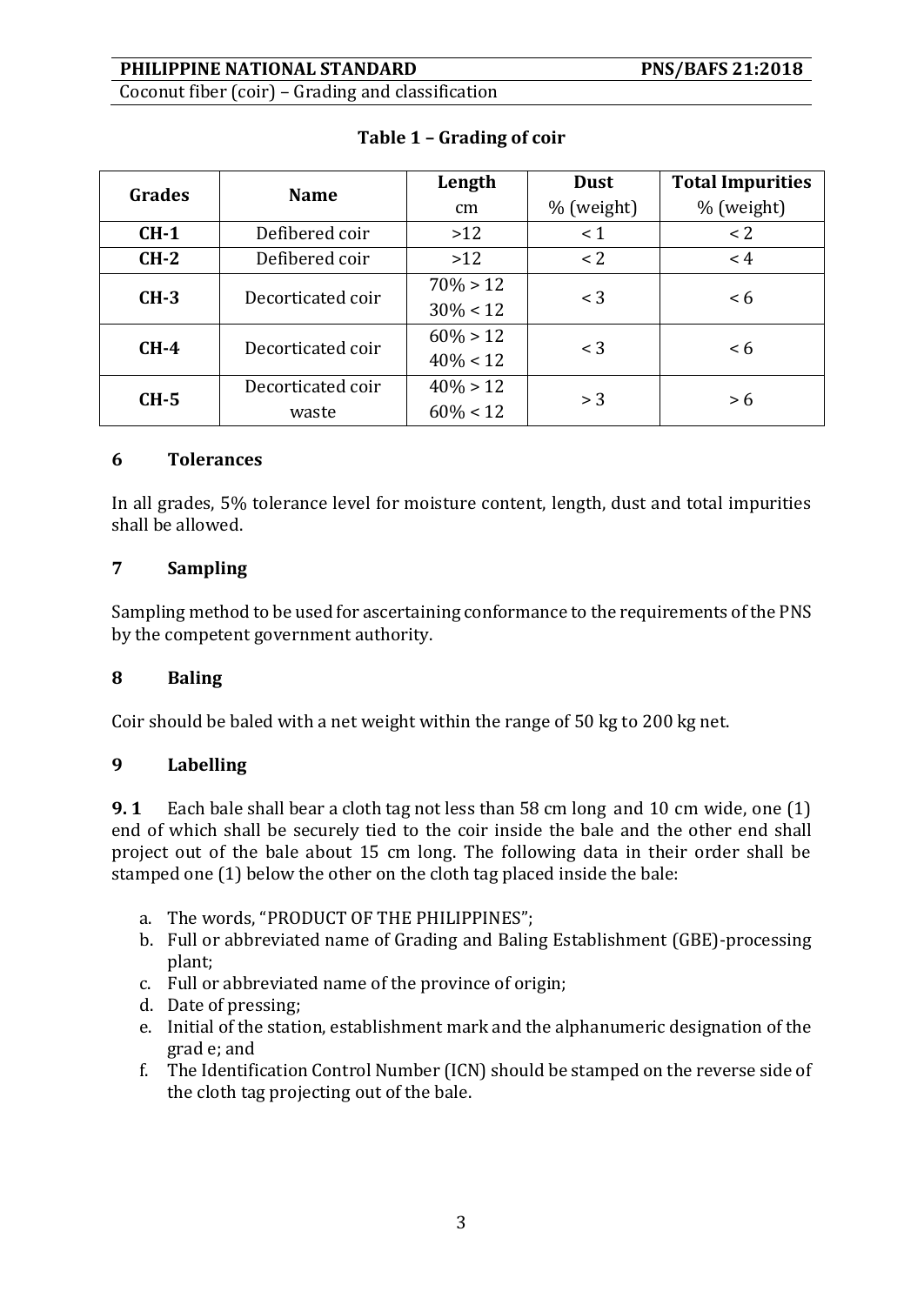Coconut fiber (coir) – Grading and classification

**9.2** All markings whether letter or numerals shall be stamped with clear indelible ink and shall not be less than 1 ½ cm in height except the initial of the station, the registered mark of the establishment and the alphanumeric designation of the grade which shall not be less than four (4) cm.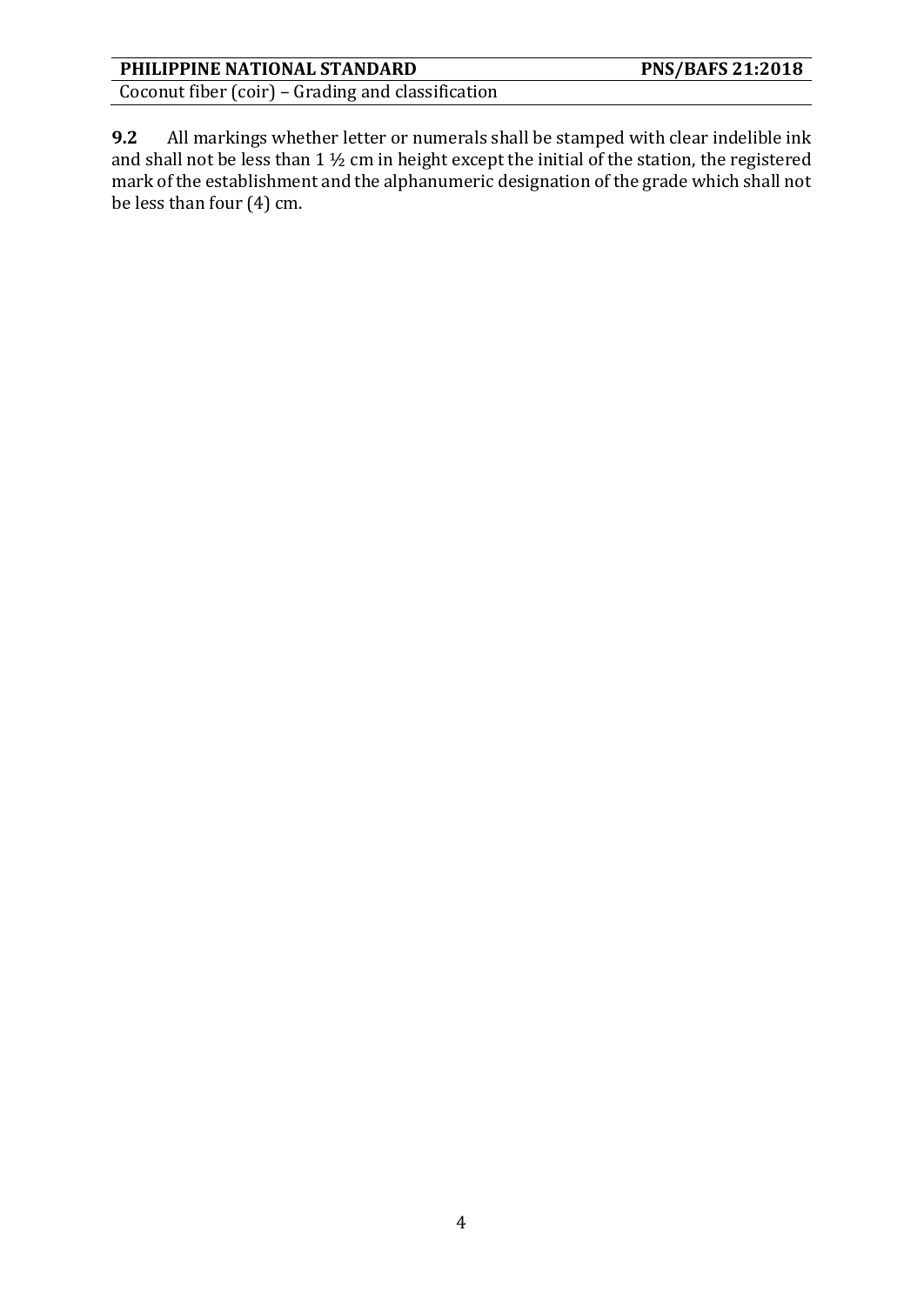Coconut fiber (coir) – Grading and classification

#### **Bibliography**

BIS/ISO 9308:1987. (Parts 1-3), *Specification for mechanically extracted coir fibres*

- Bristle fibre. (n.d). In *Colombo Quality Coir Products*. Retrieved on June 18, 2017 from www.coconutcoirsrilanka.com/products\_industrial.
- Coir fiber bales. (n.d). In *Rajesh Agencies*. Retrieved on July 4, 2017 from rajeshagencies.com/coir-fiber-bales.php.
- M. P. Coir Exports. (2012). Coir catalogue. Retrieved on July 4, 2017 from http://www.coirexports-india.com/Coir-Products-Catalogue.
- Quality specifications. (2014). In *Coirboard*. Retrieved on June 24, 2017 from www. coirboard.gov.in/?page\_id=4076.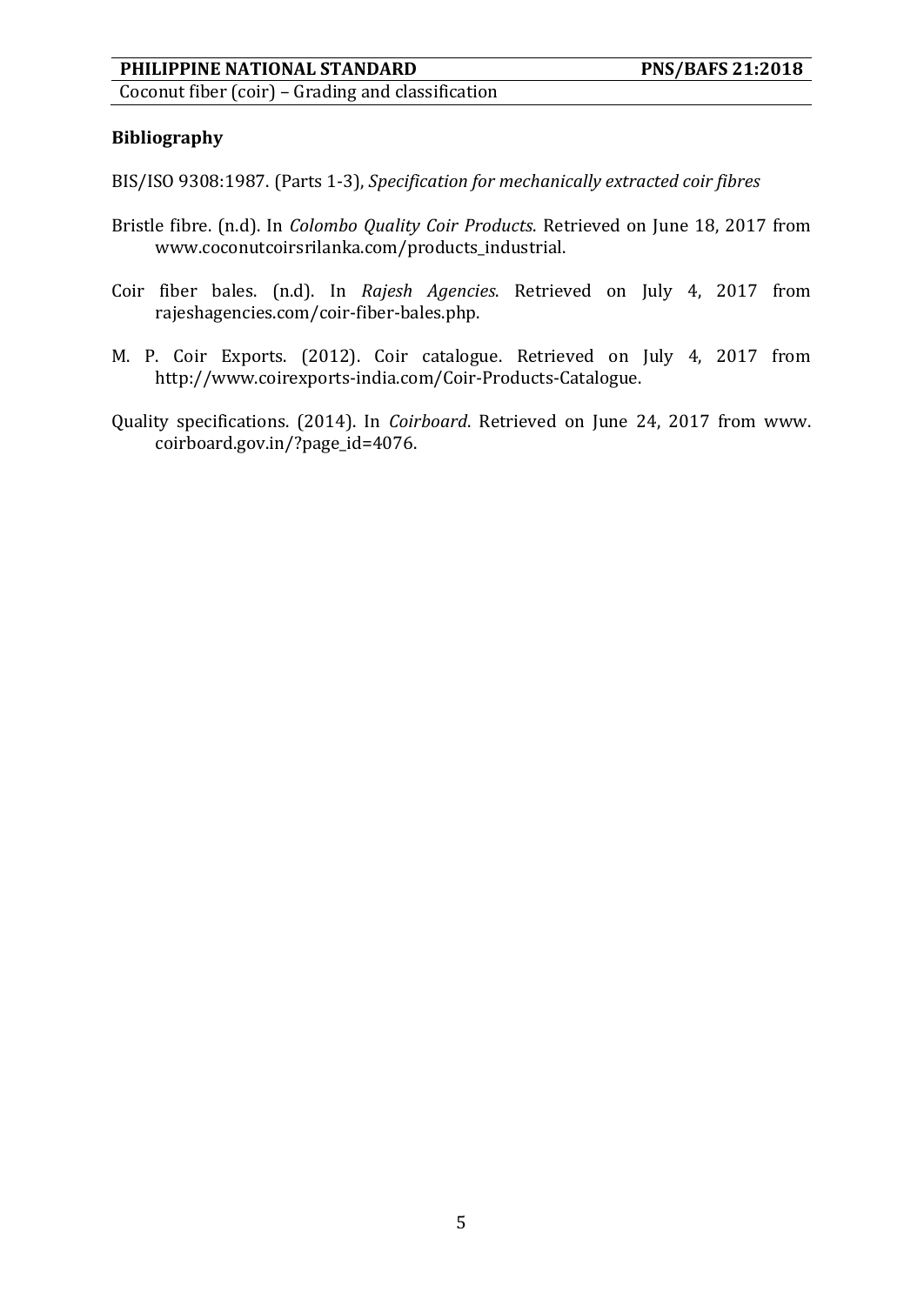Coconut fiber (coir) – Grading and classification

#### **Annex A (informative) Method of sampling**

The Inspector shall pick out at random sample bales from among those of the same grade and lot not bearing the Identification Control Number (ICN). At least one sample (1) bale may be examined for every ten (10) bales of each grade. The Inspector shall mark the tag of each sample bale with his initials and stamp it with letter 'S' on the reverse side. Only sample bales picked out shall be inspected and in case such bales are found to be substandard, only those of the same grade and lot not bearing the inspector's ICN shall be rejected. The inspection shall immediately be made after the completion of the segregation of sample bales.

Each lot of coir submitted for inspection shall remain under the exclusive control of the Inspector until all grades comprising it shall have been inspected. The Inspector may inspect additional sample bales of each grade of lot if he has reasonable grounds to believe that the classification and grading thereof have been defective or inaccurate. In case of dispute, the owner or baler of the fiber may request the inspection of additional samples to resolve the dispute.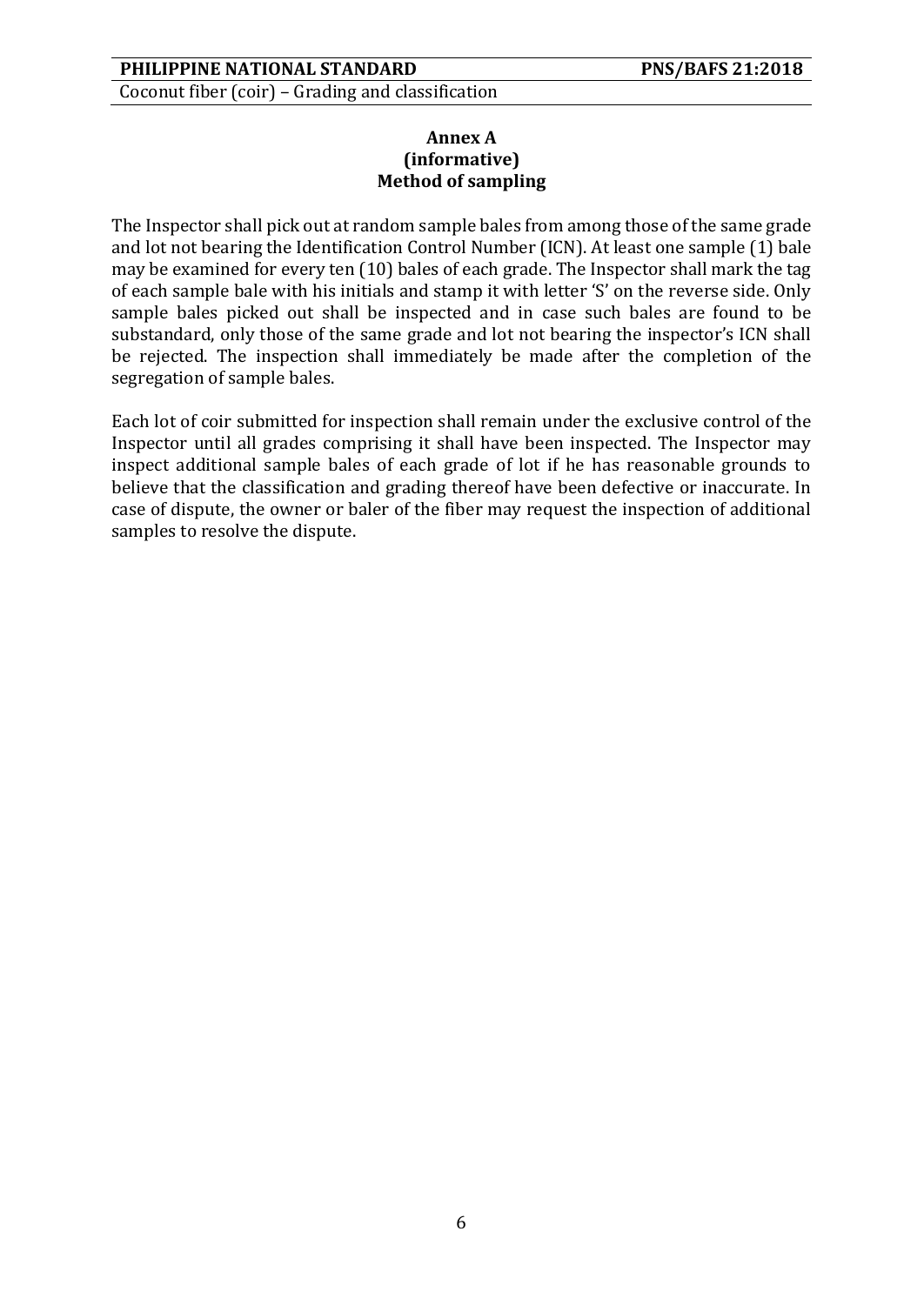Department of Agriculture Bureau of Agriculture and Fisheries Standards

#### **Technical Working Group (TWG) for the Revision of the Philippine National Standard (PNS) Coconut fiber (coir) – Grading and classification**

Chairperson:

**Mr. Luisito J. Peñamora** Philippine Coconut Authority – Zamboanga Research Center

Co - Chairperson:

**Mr. Romeo O. Bordeos, Jr.** Philippine Fiber Industry Development Authority

Members:

**Ms. Rosella B. Villaruel Ms. Luz Brenda P. Balibrea** Philippine Coconut Authority

**Ms. Ma. Melvin A. Joves** Department of Trade and Industry – Export Marketing Bureau

**Ms. Maria Teresa Diokno Mr. Mark Joseph Lector** Pilipinas Ecofiber Corporation

**Ms. Nena E. Mawalic** Green Asia Agri Ventures, Inc.

**Mr. Renato B. Tiratira** Philippine Fiber Industry Development Authority

> **Mr. Reynaldo A. Go** Regwill Industries, Inc.

**Atty. Ariel F. Aguirre Mr. Leo Alexandro Y. Aguirre** Pontmain Resources, Inc.

**Mr. Brian Mamad** Agri Solutions Marketing Cooperative

Adviser: **Ms. Karen S. Bautista / Dr. Vivencio R. Mamaril** Bureau of Agriculture and Fisheries Standards

Project Manager: **Ms. Lara V. Navarro Ms. Farlash D. Pancho Ms. Sharmaine C. Biñas Ms. Francesca Louise P. Garcia** Bureau of Agriculture and Fisheries Standards